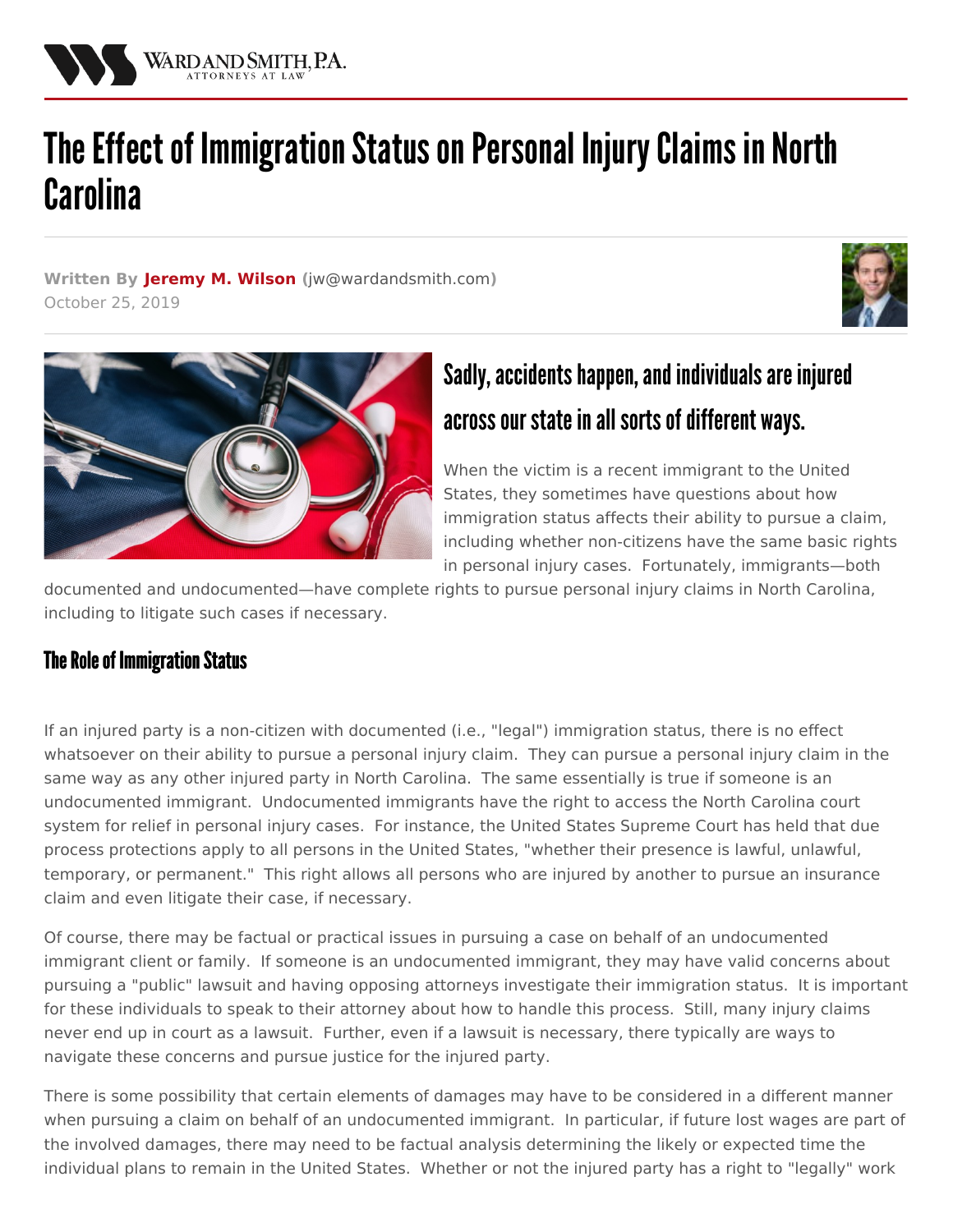in the future may be an issue with calculating those lost wages. However, this is only one part of the damages analysis. Compensation for past medical expenses, pain and suffering, and other damages can be pursued in the same manner as any other case.

Still, if an immigrant is undocumented, the insurance company or defense attorney for the at-fault party may try to suggest that they should not receive full compensation, particularly if there is a jury trial. Such arguments are typically improper. And there are ways that the injured party's attorney can seek to exclude such evidence of immigration status, including through a process called "motion in limine."

### **Liability and Negligence**

Just like any other personal injury claim, the basis for a claim for an injured party who is a non-U.S. citizen typically will start with a "negligence" analysis. Under our civil legal system, everyone has a duty to act with reasonable care in all their actions. That means we all must act as a "reasonably prudent person." When someone fails to act with reasonable care, and their actions cause injury, that party is deemed to be negligent. Unless a legal defense applies, a negligent party is liable for the damages their negligence causes. Examples range from a negligent driver causing a wreck, to a property owner failing to correct or warn of an unsafe condition that hurts a visitor, to medical malpractice.

Once negligence is established, the negligent party typically is liable for any damages their negligence caused. There are some potential defenses. For instance, North Carolina is one of only a few states that continue to recognize the doctrine of "contributory negligence." That means that if the injured party negligently contributed to the incident in the slightest manner—even 1%—they cannot recover at all. There are exceptions to this rule, such as the doctrine of "last clear chance," or possibly where the other party is "grossly negligent."

#### **The Elements of Damages**

If there is liability, the next step is to determine what damages, if any, are owed as a result of the negligence and consequent injury.

The aim of awarding damages is to make the injured person "whole" under the law. When dealing with serious personal injuries or death, no amount of money can ever fully compensate someone or their family. Still, the only mechanism our civil legal system has to compensate an injured party is through the payment of money. So, the payment of money is how North Carolina law compensates for bodily injury and death to "balance the harm" incurred. The negligent party or their insurance company, if applicable, is responsible for paying these damages.

Multiple types of damages may apply. First, total recoverable medical costs are any amounts actually paid by an injured person or someone on their behalf (including their health insurance), as well as any medical bills that are still outstanding. Any future medical costs associated with ongoing care also are recoverable.

There are several other types of damages. Again, for example, one may be entitled to lost wages or a claim for diminished future earning capacity due to ongoing health problems.

There also are non-economic damages meant to compensate for pain and suffering, scarring or disfigurement, loss of use of part of your body, or the permanency associated with any continuing injuries. Again, money